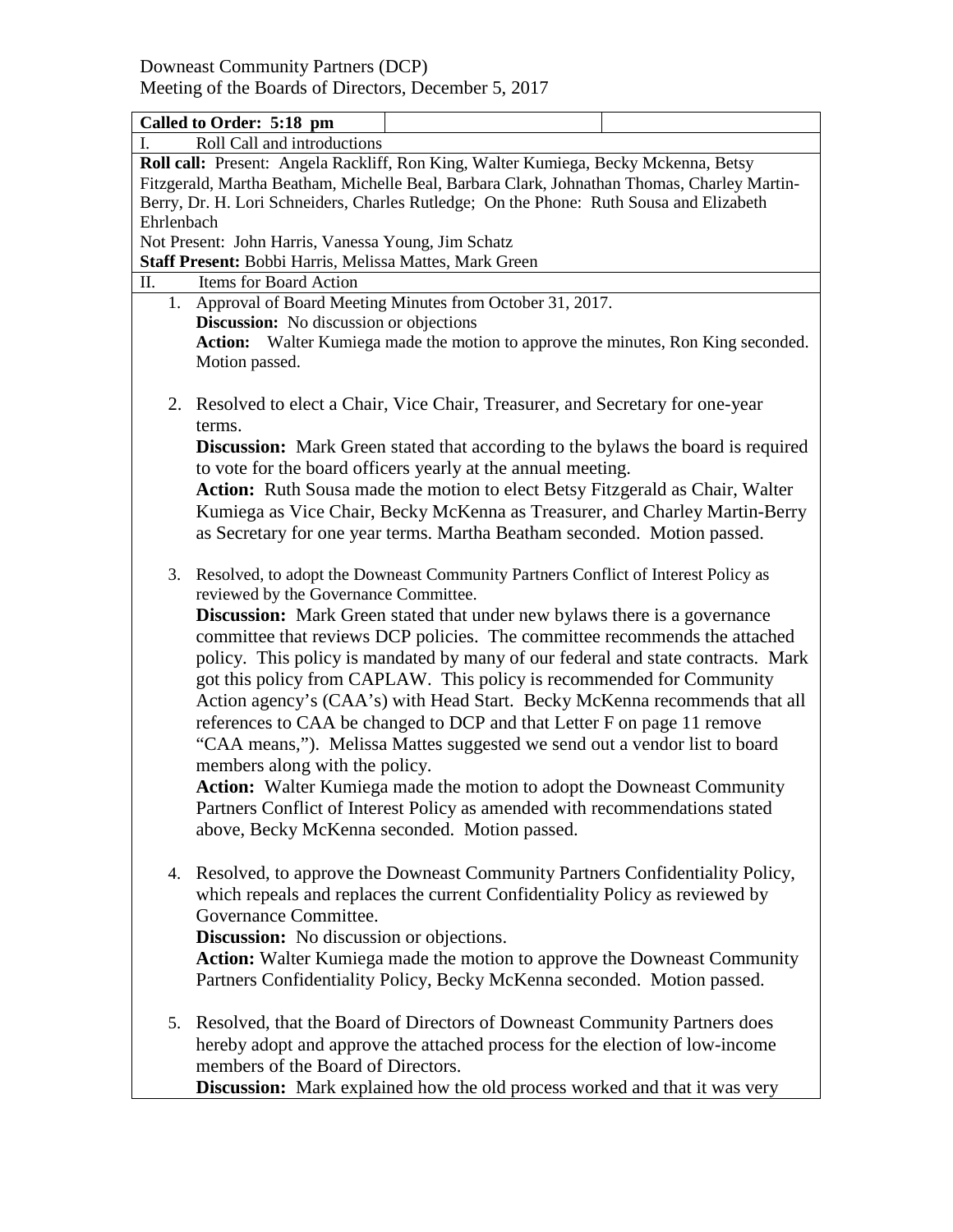|     | expensive and inefficient. The new policy is more efficient and will minimize<br>costs. New policy does meet all requirements for the election process for election |  |  |  |
|-----|---------------------------------------------------------------------------------------------------------------------------------------------------------------------|--|--|--|
|     |                                                                                                                                                                     |  |  |  |
|     | of low income sector.                                                                                                                                               |  |  |  |
|     | Action: Ruth Sousa made the motion to approve the process for the election of                                                                                       |  |  |  |
|     | low-income sector board members, Barbara Clark seconded. Motion passed.                                                                                             |  |  |  |
|     |                                                                                                                                                                     |  |  |  |
| 6.  | Be It Resolved by the Board of Directors of Downeast Community Partners as follows:                                                                                 |  |  |  |
|     | That Downeast Community Partners join with other participating municipal and quasi-                                                                                 |  |  |  |
|     | municipal employers in a Multiple Employer Welfare Arrangement for the provision of                                                                                 |  |  |  |
|     | employee health benefits, as authorized by 24-A M.R.S.A. ss6601 et seq., said                                                                                       |  |  |  |
|     | Arrangement to be known as the "Maine Municipal Employees Health Trust" (Health                                                                                     |  |  |  |
|     | Trust); and for that purpose and in consideration of the mutual covenants and agreements                                                                            |  |  |  |
|     | among the participating employers, to authorize the Executive Director to enter into a                                                                              |  |  |  |
|     | participation agreement on behalf of Downeast Community Partners and take whatever                                                                                  |  |  |  |
|     | other actions may be necessary. The authority herein shall remain until revoked.                                                                                    |  |  |  |
|     | <b>Discussion:</b> No discussion or objections.                                                                                                                     |  |  |  |
|     | Action: Becky Mckenna motioned, Walter Kumiega seconded. Motion passed.                                                                                             |  |  |  |
|     | 7. Resolved, to approve the Downeast Community partners Zero Tolerance Drug                                                                                         |  |  |  |
|     | and Alcohol Policy.                                                                                                                                                 |  |  |  |
|     | <b>Discussion:</b> Tabled to next meeting.                                                                                                                          |  |  |  |
|     | Action: Board approved by consensus.                                                                                                                                |  |  |  |
| IV. | <b>Reports and Presentations</b>                                                                                                                                    |  |  |  |
|     | 1. Head Start Training and report – Melissa Mattes                                                                                                                  |  |  |  |
|     |                                                                                                                                                                     |  |  |  |
|     | Training – Melissa Mattes handed out training material (see attached) that                                                                                          |  |  |  |
|     | contained information about all of the programs and services and their locations.                                                                                   |  |  |  |
|     | Head Start cannot suspend or expel a child. They have to find out how to keep                                                                                       |  |  |  |
|     | the child in the program and ready the child for kindergarten. Barbara Clark                                                                                        |  |  |  |
|     | wanted to know if the opioid epidemic was responsible for behavioral issues of                                                                                      |  |  |  |
|     | children in the program. Melissa said hasn't seen any supporting documentation                                                                                      |  |  |  |
|     | of that but it would be interesting to see if that is the case. Supports that are in                                                                                |  |  |  |
|     | place are dwindling to help children with their needs. DCP has just recently hired                                                                                  |  |  |  |
|     | an Education Coach/Disabilities Manager to work with Child Development                                                                                              |  |  |  |
|     | Services (CDS) in addressing the children with special needs.                                                                                                       |  |  |  |
|     |                                                                                                                                                                     |  |  |  |
|     | Melissa talked about the Head Start Performance Standards. They came out one                                                                                        |  |  |  |
|     | year ago. They had not been updated for quite a while. She will make available                                                                                      |  |  |  |
|     | to all board members a link to the website or hard copy of the standards. It is the                                                                                 |  |  |  |
|     | Boards responsibility to reference the standards to ensure the program is adhering                                                                                  |  |  |  |
|     | to the policies and that the program is meeting the standards. Melissa said there                                                                                   |  |  |  |
|     | will be a federal review this year. The reviewers will ask to speak to board                                                                                        |  |  |  |
|     | members to ensure that the board is knowledgeable and trained on governance of                                                                                      |  |  |  |
|     | Head Start.                                                                                                                                                         |  |  |  |
|     |                                                                                                                                                                     |  |  |  |
| 2.  | Development Committee Report – Barbara Clark – There was no meeting this                                                                                            |  |  |  |
|     | month. Friendship Cottage is in the process of it's annual appeal and has raised                                                                                    |  |  |  |